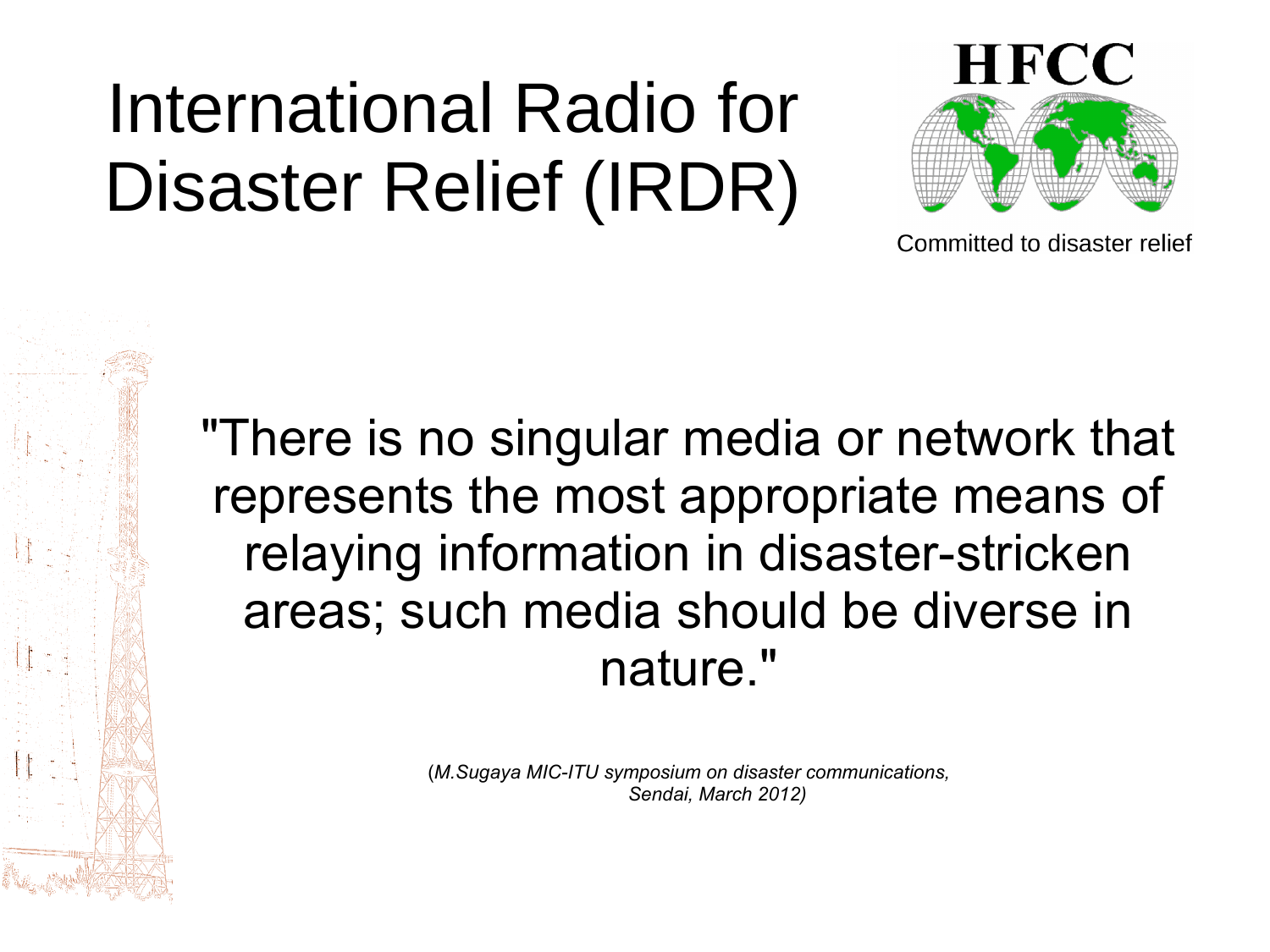# *Life-saving* role of shortwave radio



- Recognised since the discovery in 1920s
- Radioamateurs demonstrated its use for disaster risk reduction many times
- The Trial of International Radio for Disaster Relief project during the Jakarta Summit is the very first test of shortwave radio for disaster relief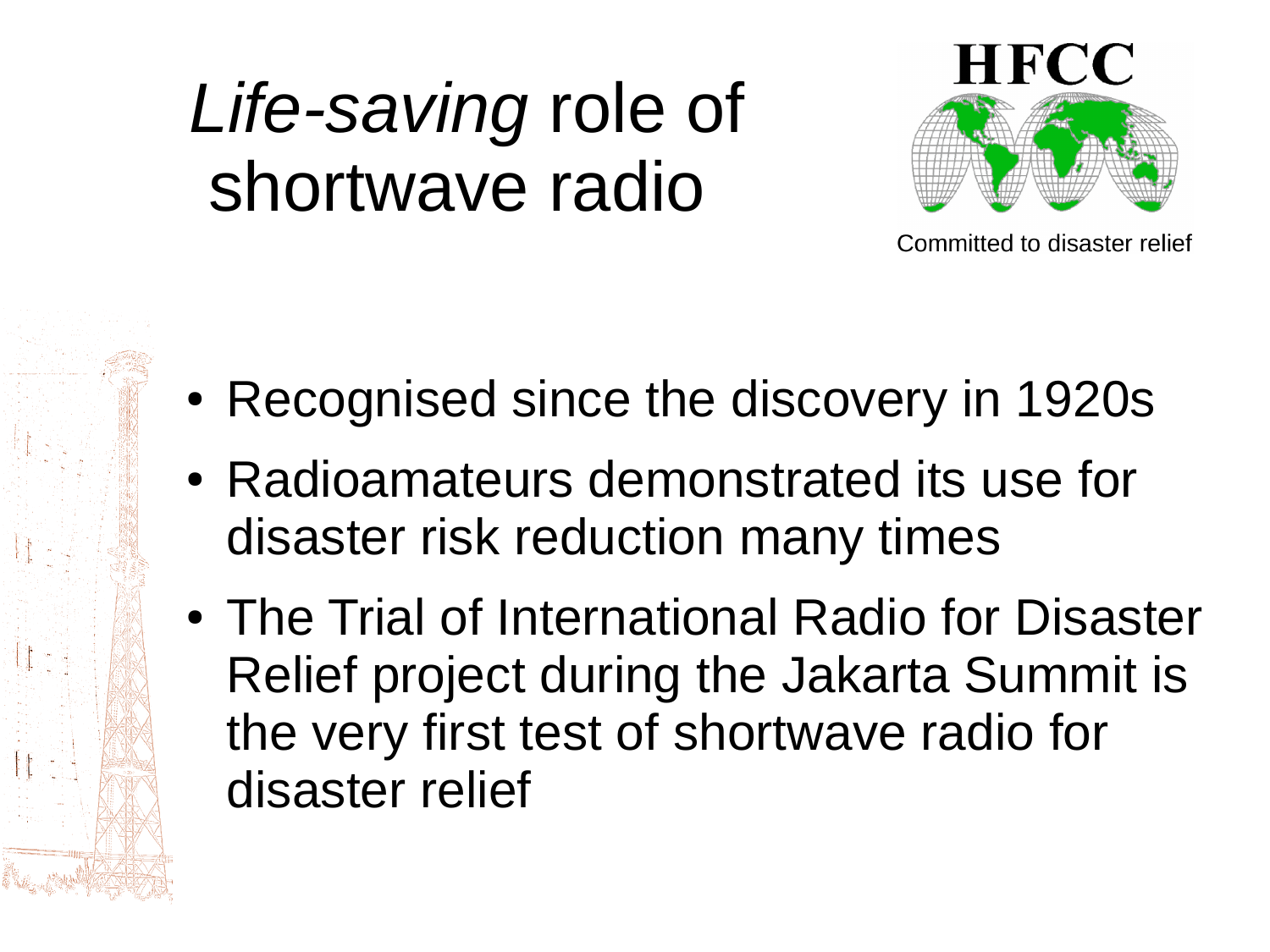# Frequency co-ordination



- Success of any wireless emergency system relies on pre-selected, clear frequency channels
- This is realistic now after Global frequency coordination replaced in the early 1990s shortwave chaos associated with the Cold War
- Two channels have been selected for Jakarta Trial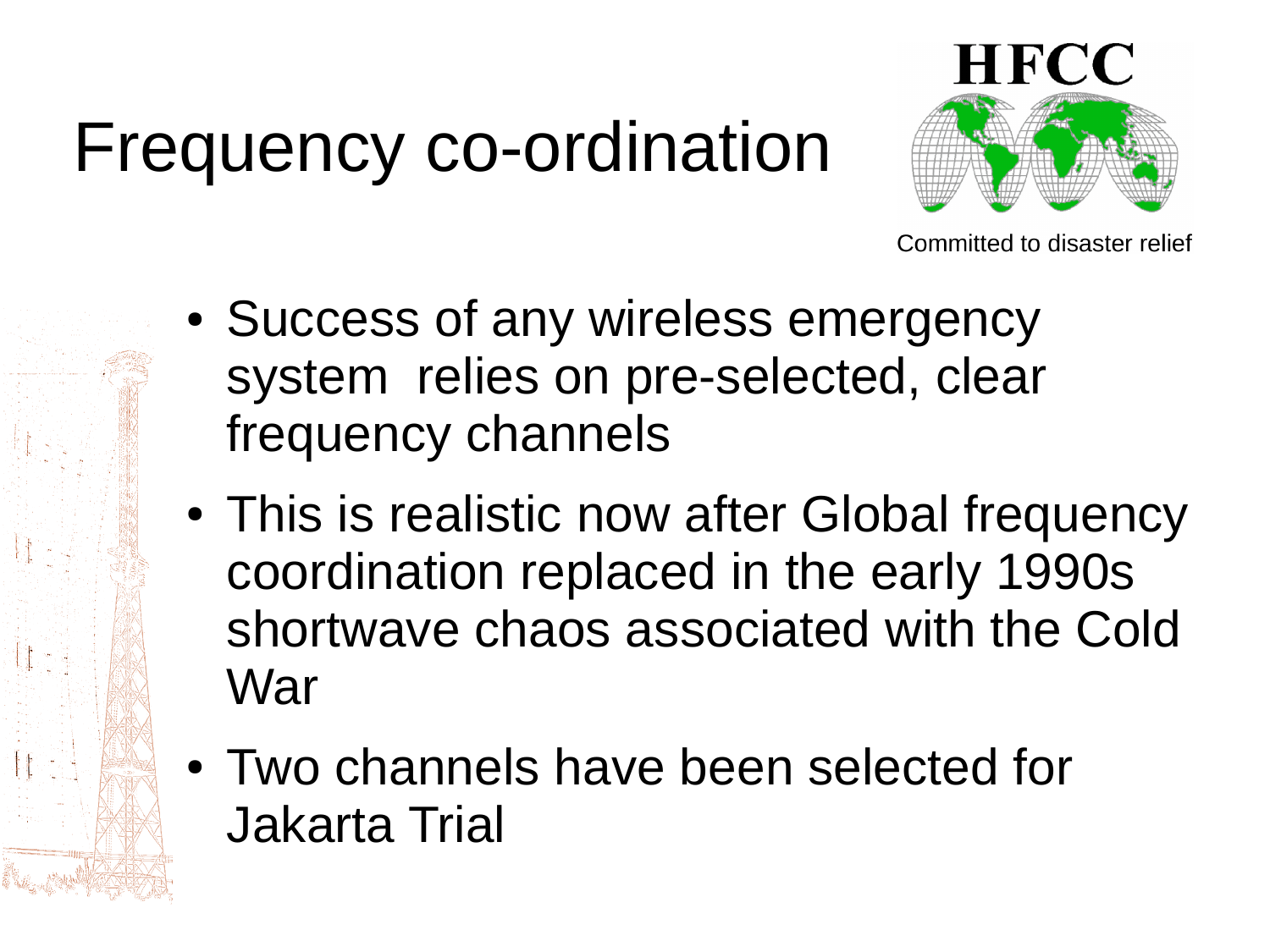# Participants (1-6 of 12)

Twelve international broadcasters and shortwave transmission providers have accepted the invitation to the Trial



| <b>UTC</b> | Frequency | Organisation                                                                   |
|------------|-----------|--------------------------------------------------------------------------------|
| 0200-0230  | 21840 kHz | <b>ABC Radio Australia</b><br>Antenna HRS 4/4/0.5, 329deg<br>100 kW Shepparton |
| 0230-0530  | 15650 kHz | <b>BBC/Babcock/DRM</b><br>LPH 150 deg. Nakhon Sawan, Thailand                  |
| 0500-0530  | 21840 kHz | <b>Radio Vatican</b>                                                           |
| 0530-0600  | 15650 kHz | <b>SLBC Sri Lanka</b><br><b>Trinkomalee</b>                                    |
| 0600-0700  | 15650 kHz | <b>First Response Radio/FEBC</b><br>Philippines                                |
|            |           |                                                                                |
| 0730-0800  | 21840 kHz | <b>MGLOB Madagascar</b><br>250 kW bearing 085 deg. antenna TM                  |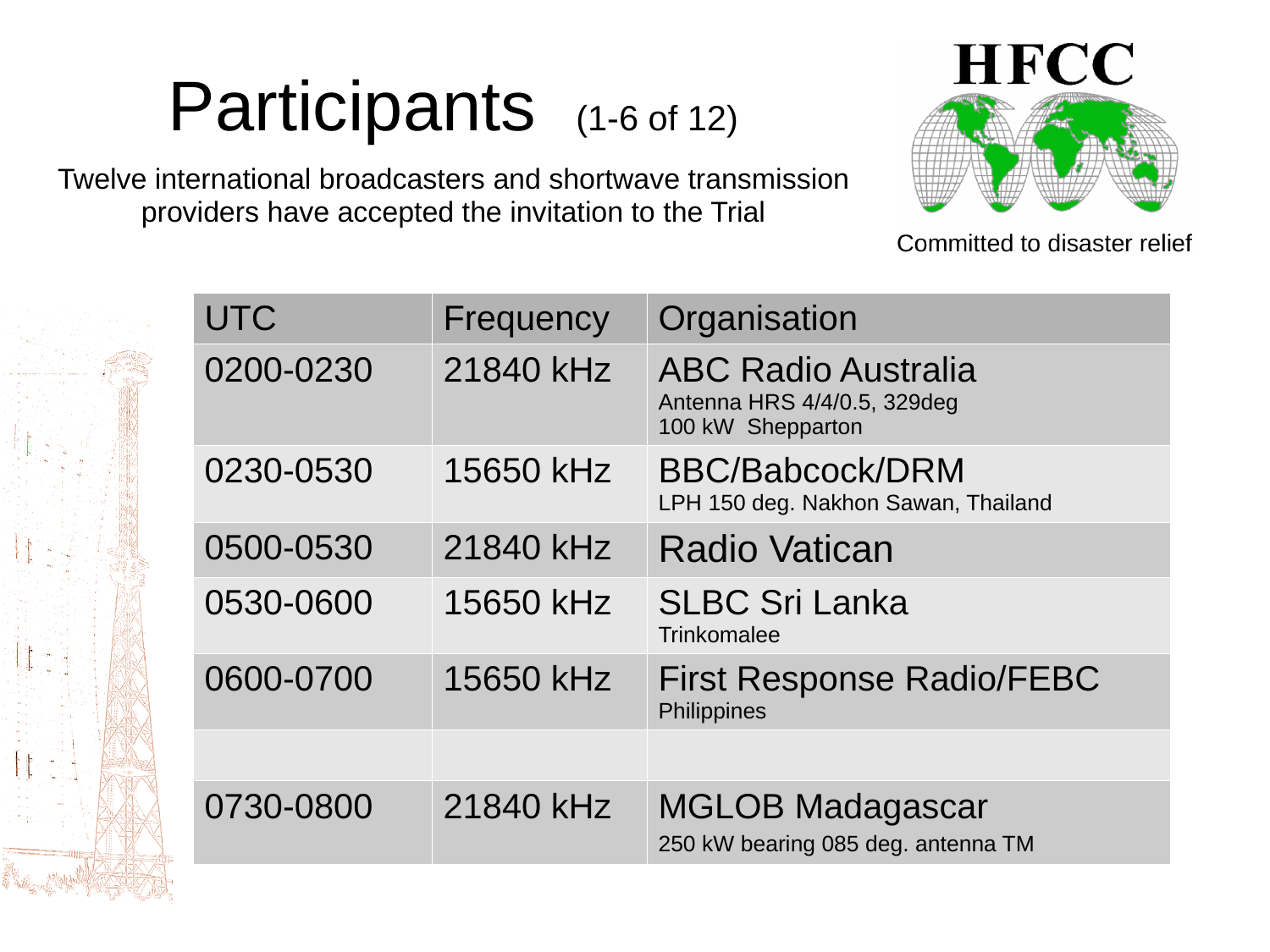# Participants (7-12 of 12)

Twelve international broadcasters and shortwave transmission providers have accepted the invitation to the Trial



| <b>UTC</b> | Frequency | Organisation                                                     |
|------------|-----------|------------------------------------------------------------------|
| 0800-0830  | 15650 kHz | <b>IBB</b><br>Site: UDO                                          |
| 0830-0900  | 15650 kHz | <b>NHK WORLD RADIO JAPAN</b><br>Palau - 270 deg.                 |
| 0900-0930  | 15650 kHz | <b>IBB</b><br>Site: PHT                                          |
| 1000-1030  | 15650 kHz | <b>All India Radio</b><br>Bangalore 500 kW<br>4/4/0.5 at 120 deg |
| 1030-1100  | 21840 kHz | RTC - China<br><b>Standard Chinese, site: BEI</b>                |
| 1100-1130  | 15650 kHz | <b>KTWR Guam</b>                                                 |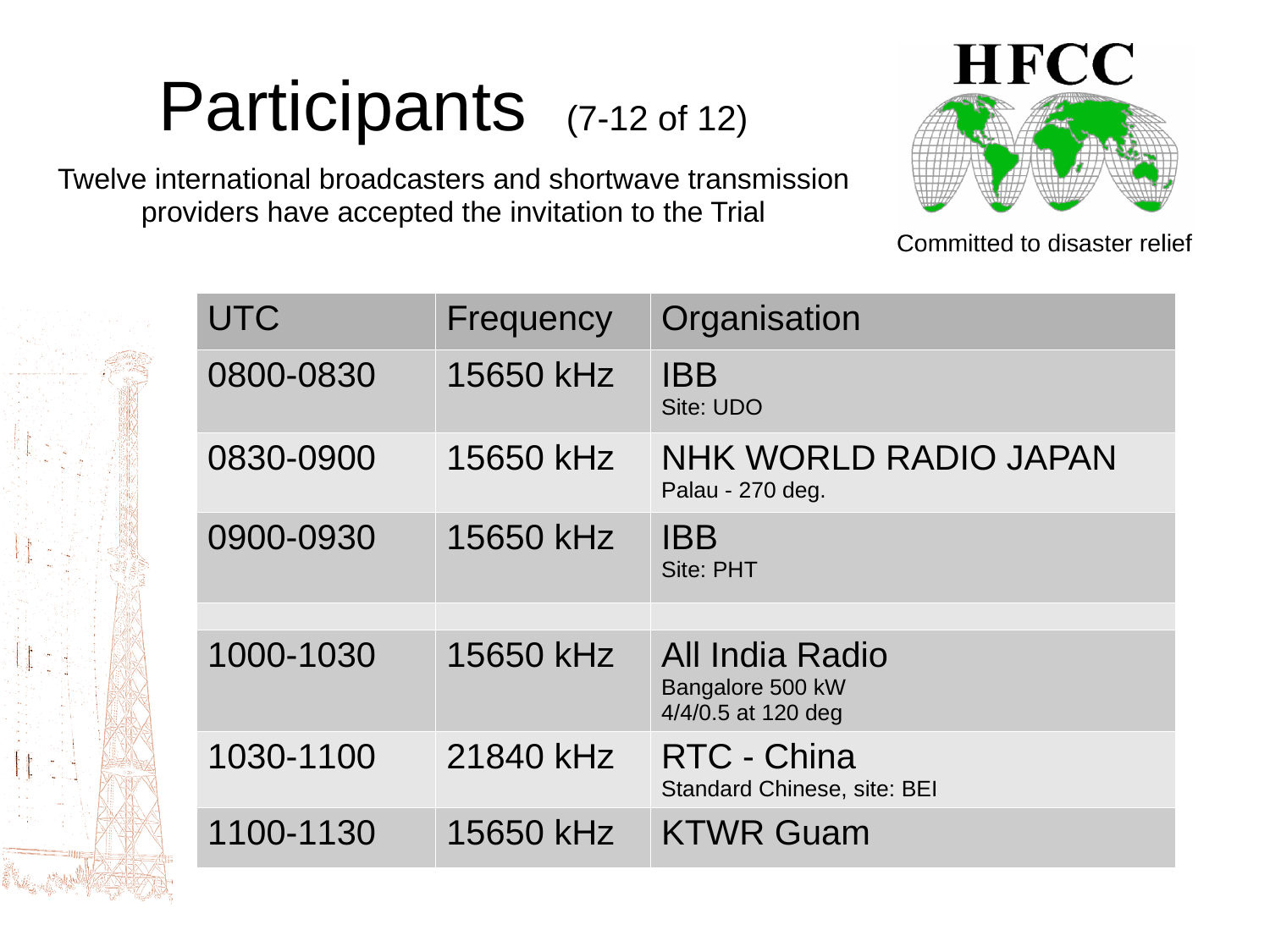## Participants



- Taking part in the Jakarta Trial does not commit any participant to any future action
- This is only an effort to show that shortwave radio has unique properties in disaster situations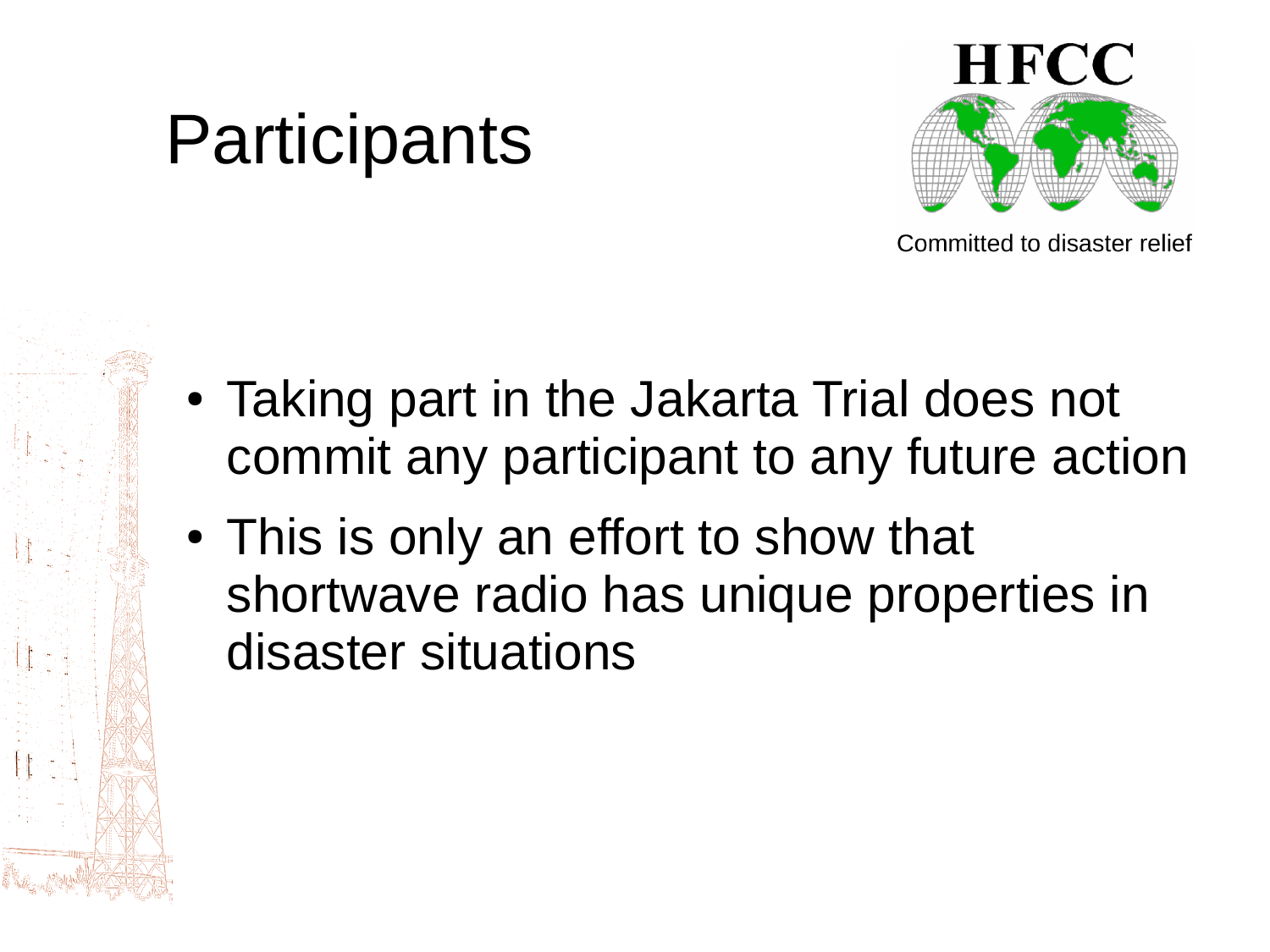## Coverage Area



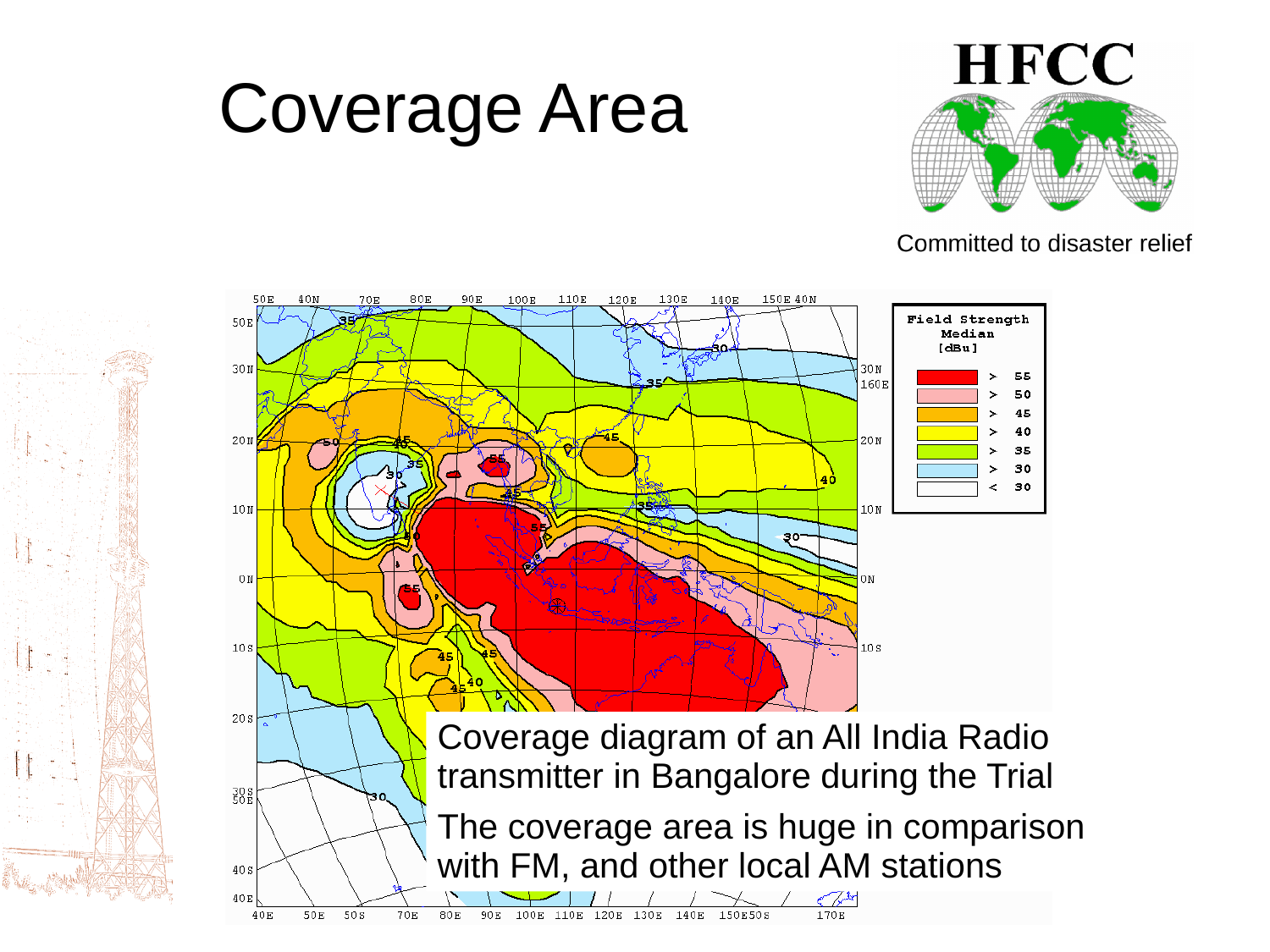# Monitoring



- The Quality of reception of all Jakarta Trial programmes is continuously monitored at an IBB Monitoring station Jakarta and also at Singapore
- Monitoring checks are at 10 minute intervals and brief sound example is taken
- Results will be made available to all participants
- Shortwave listeners and DX- hobbyists have been invited to send in reception reports to stations and/or to the HFCC
- The HFCC is going to issue a special QSL card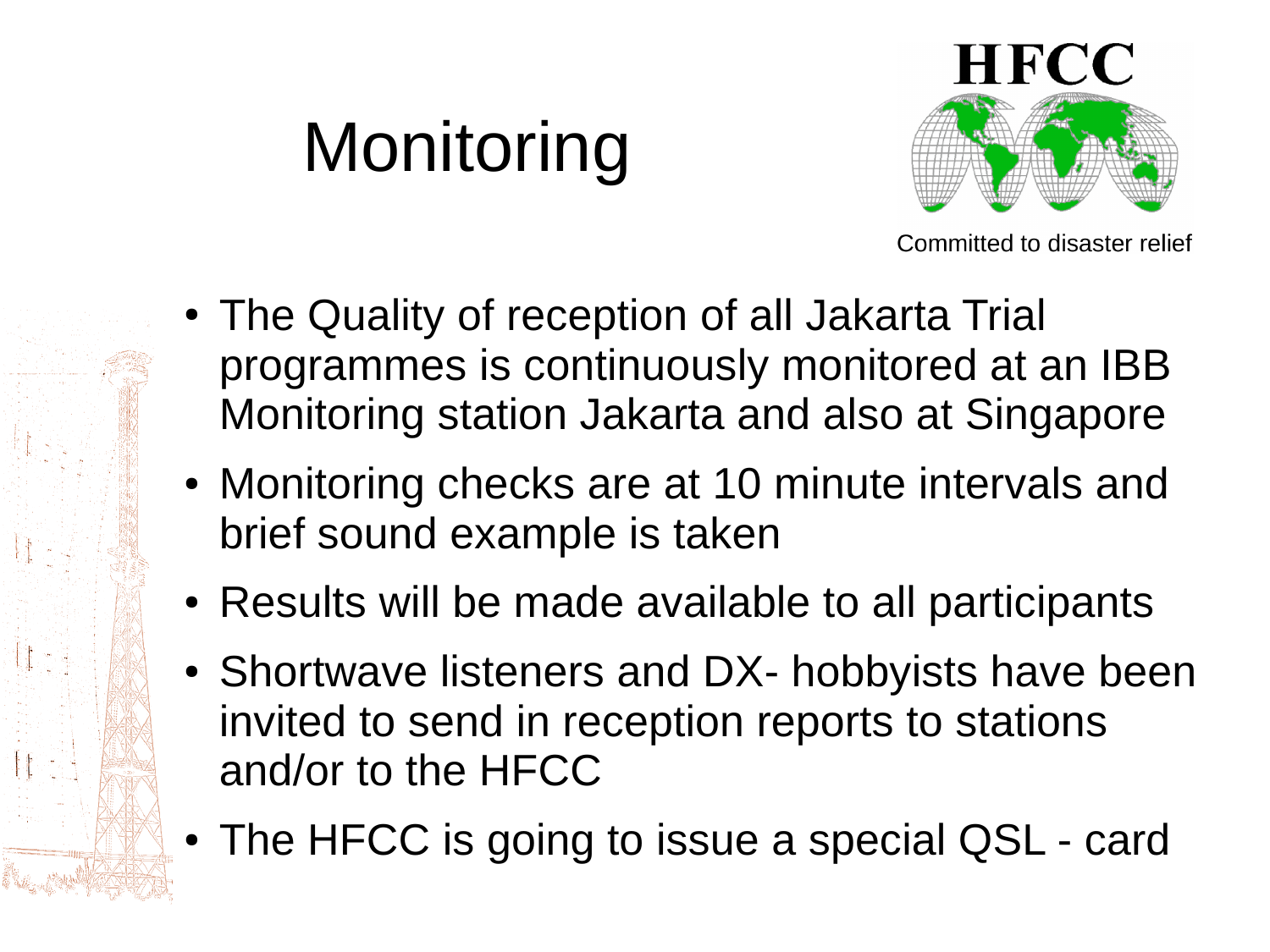### Reception Shortwave technology is absolutely disaster resistant



Committed to disaster relief

· Radio energy travels via reflections from the ionosphere

· Transmitters can be hundreds or thousands kilometers away from disaster area

· Receivers are light-weight, cheap, can be powered by solar or hand-cranked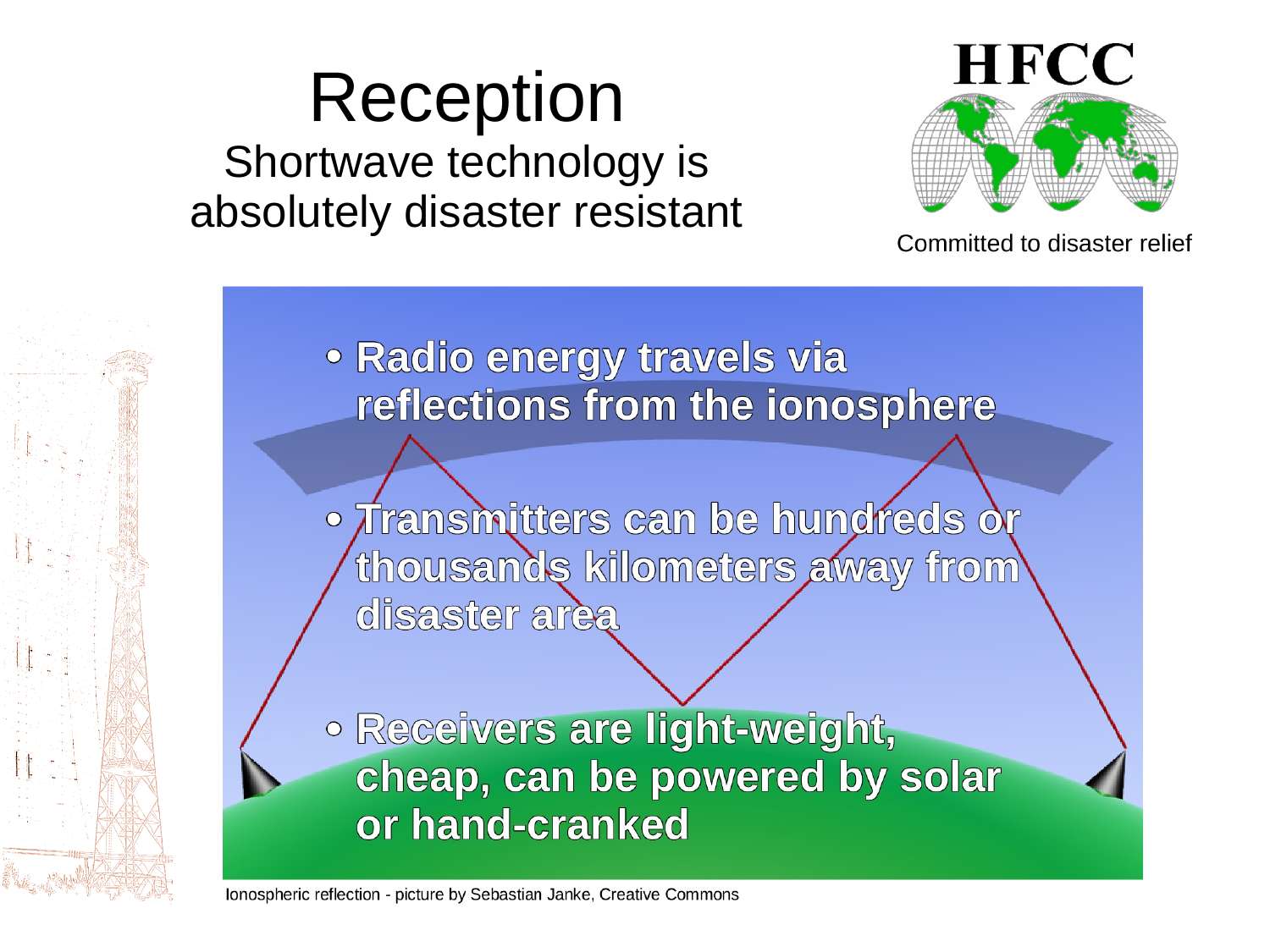### Future



- Digital DRM also on the agenda of this Summit has an alarm warning functionality. This will increase the value of shortwave in disasters
- The present management/coordination of global shortwave broadcasting has a completely voluntary framework
- The HFCC is ready to provide tools and services also for the world-wide implementation of emergency broadcasting
- There is a certain urgency about it since the on-going cuts of important shortwave installations around the globe could prevent it happening